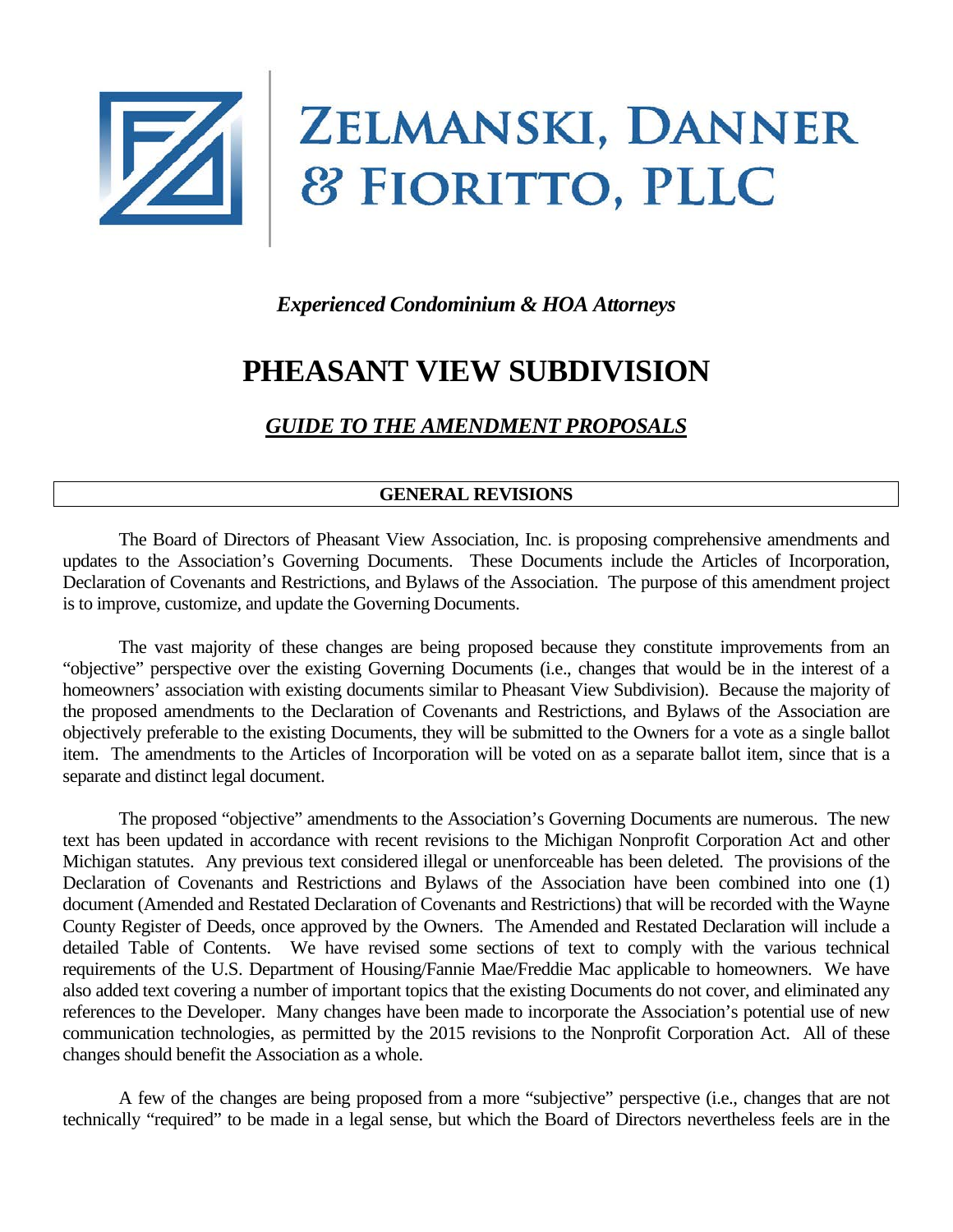Pheasant View Subdivision Guide to Amendments Page 2

Association's best interests to adopt). Most of these changes will be found in the proposed amendments to Article XI of the Amended and Restated Declaration (the "Building and Use Restrictions" article).

Overall, we have attempted to modernize, improve, clarify, and customize the Association's Governing Documents to better suit the current needs and desires of the Owners. We suggest that you consult the new Table of Content and this Guide, as you study the proposed amendments to the Association's governing documents.

The following is an itemized summary of the material amendments being proposed to each document:

#### **ARTICLES OF INCORPORATION**

The Articles of Incorporation for Pheasant View Association, Inc. have been revised and restated to eliminate irrelevant provisions and to address changes in the 2015 revisions to the Michigan Nonprofit Corporation Act. The amendments will help ensure that the Association's Directors and Officers, members, and committee members are protected to the fullest extent permitted by law for actions that they take in good faith on behalf of the corporation (Association). Such protections are necessary to encourage qualified individuals to continue to serve on the Association's Board of Directors.

The new Article II combines the former Articles II and III. We expanded and updated the corporate purposes in Article. These additions include the ability to sue and be sued (in order to ensure the ability of the Association to protect itself in litigation, and to operate the Association in accord with all Fair Housing laws.

The former Articles IV and VII were eliminated, as the distinction between two (2) types of classes for membership is no longer relevant. The provisions of former Articles V and VI were combined and restated in the new Article III. The Resident Agent and its office address have been updated in the new Article IV (former Article VIII). The former Article IX was eliminated, as it is no longer relevant. The former Article X was eliminated, as Association assessments and expenditure are addressed in detail within the Amended and Restated Declaration. Membership is addressed in the new Article VI (former Article XI).

The new Article VII includes the provisions in the former Article XII, as well as additional key provisions regarding nonliability and the Association's assumption of liability for volunteer Directors and Officers. This new article will help ensure that the Association's Directors and Officers are protected to the fullest extent permitted by law for any and all actions that they take in good faith on behalf of the Association. Such protections are necessary to encourage qualified individuals to continue to serve on the Association's Board of Directors. The term "volunteer" is now expressly defined in Article VII, Section 5. The new Article VIII contains indemnification provisions authorized by the Nonprofit Corporation act. These provisions are also for the protection of the Association's volunteer Directors and Officers.

The new Article IX states the Association's legal duty to comply with all applicable Fair Housing laws. This emphasizes the need and importance of the Association's duty to comply with such laws. Article X was added to address amendments to the Articles of Incorporation and Article XI addresses enforceability of the Articles. Article XII was added to allow action to be taken without a membership by a written vote, ballot, or consent of the Owners. Finally, Article XIII was added to address the removal of a Director.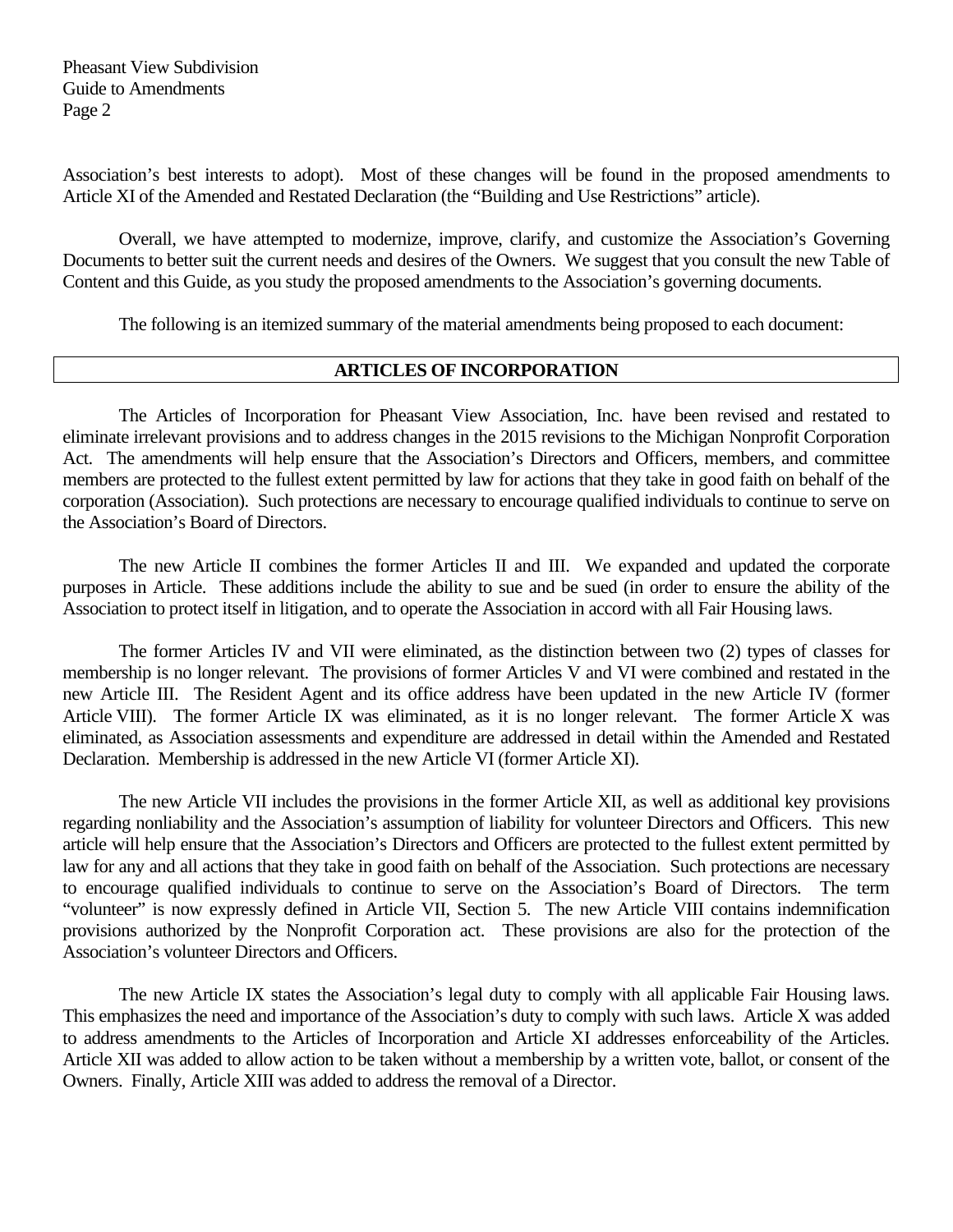## **AMENDED AND RESTATED DECLARATION OF COVENANTS AND RESTRICTIONS**

The Pheasant View Subdivision Declaration of Covenants and Restrictions was prepared and recorded by the Developer, Sunflower Seven Associates. It is dated October 12, 1995, and was recorded on October 27, 1995, with the Wayne County Register of Deeds. It has not been previously amended.

The Declaration established the Association and defined the property that is subject to its terms. The Declaration defines the various terms that apply throughout your Governing Documents. It also identifies the Common Areas of the Subdivision, as well as the Association duty to maintain such areas. More importantly, the Declaration defines the powers of the Association to assess the Owners for the purpose of funding the Association's operation and management of the Subdivision and Common Areas. It also sets forth a detailed set of covenants, conditions, and restrictions that govern the Owners' use of their Lots, as well as the Common Areas.

The Association is also part of the Pheasant Run Road Maintenance Association (PRRMA), which maintains, repairs, and replaces the roadways within the Subdivision. A portion of the assessments collected by the Association goes to PRRMA for such maintenance, repair, and replacement.

The Bylaws of Pheasant View Association, Inc. were prepared by the incorporator of the Association, Richard M. Lewiston. They were dated June 2, 1995, but not recorded. The Association or Corporate Bylaws govern the various procedures and rules that are necessary for the administration and management of the Association as a non-profit corporation under the Michigan Nonprofit Corporation Act.

The proposed Amended and Restated Declaration of Covenants and Restrictions combines the current Declaration of Covenants and Restrictions with the Association Bylaws into one (1) document. The Amended and Restated Declaration includes numerous changes, the vast majority of which are intended to update, clarify, modernize, and improve the document in an objective sense.

In general, references to the Developer within the original Declaration of Covenants and Restrictions have been eliminated from Article II, Section 2; Article V, Section 1; Article V, Section 7; Article VI, Section 1; Article VII, Section 21; and Article VIII, Section 6. The following Articles/Sections have been eliminated due to Developer references or subsequent irrelevance: Article V, Section 3(a); Article VII, Section 20; and Article VIII, Section 4. References to the Developer within the original Association Bylaws have been eliminated from Article IV, Section 3 and Article XVI, Section 1.

The proposed amendments in the Amended and Restated Declaration of Covenants and Restrictions include the following key changes to your existing Declaration and Association Bylaws:

#### *Article I – Definitions*

- New Article I contains definitions Old Article I of the Declaration and Old Article II of the Association Bylaws.
- Definitions for the following terms used throughout the Governing Documents were added: Act; Ballot; Board of Directors or Board; Bylaws; Declaration; Default or Owner Fault; Dwelling; Electronic Transmission or Electronically Transmitted; Entrance Way, Landscaping, and Perimeter Improvements;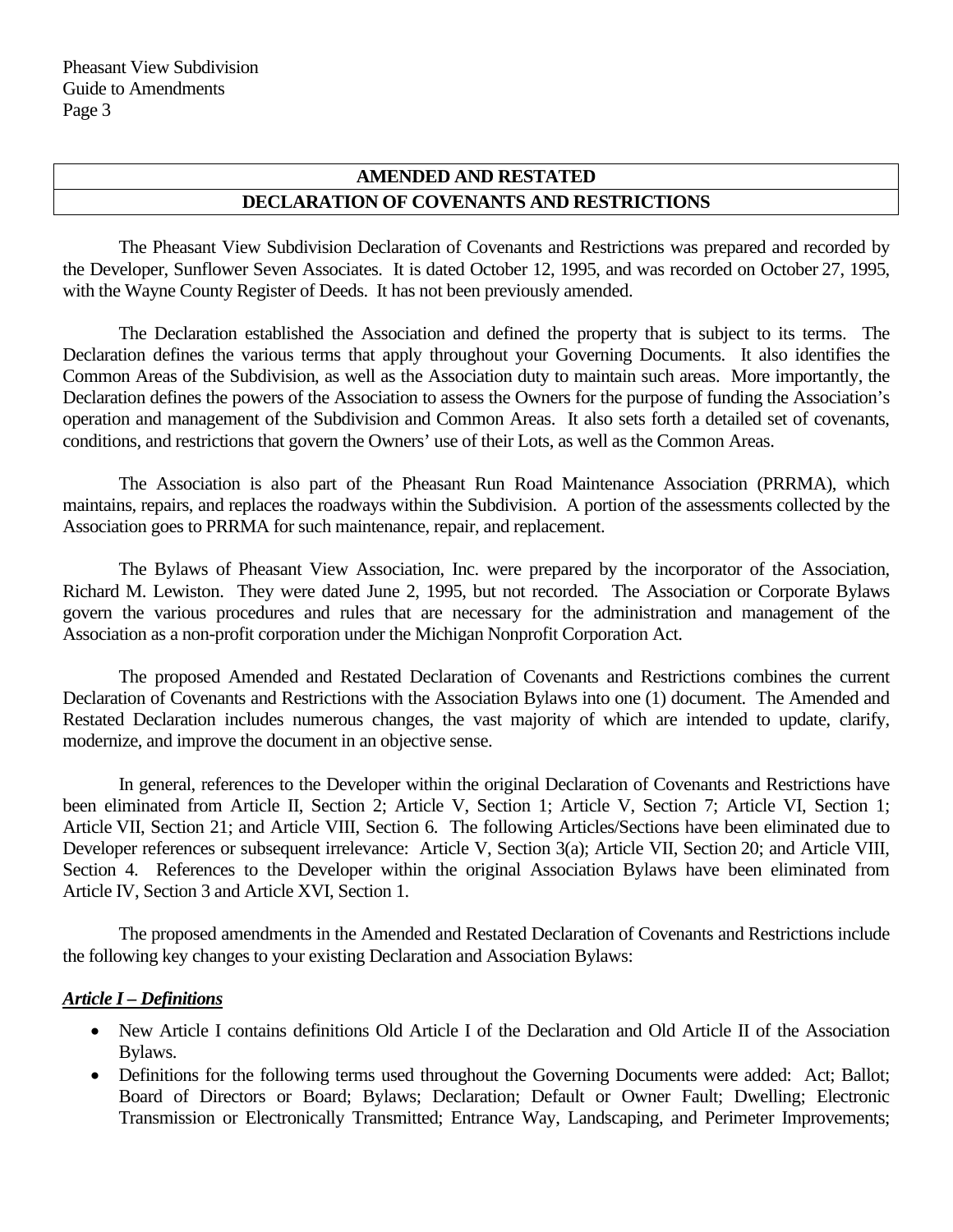Good Standing; Governing Documents; Irrigation Improvements; Mortgagee; Pheasant Run Road Maintenance Association or PRRMA; Proper Purpose; Property; Reciprocal Easement; Right to Inspect; Subdivision; Tenant; and Volunteer.

## *Article II – Property Subject to this Declaration*

• New Article II contains provisions from Old Article IV of the Declaration.

## *Article III – Property Rights in the Common Areas and Roadways*

• New Article III contains provisions from Old Article IV of the Declaration.

## *Article IV – Homeowners Association*

- New Article IV contains provisions from Old Articles II and V of the Declaration, as well as provisions from Articles I and IV of the Association Bylaws.
- *Section 3 Functions:* New Subsection C identifies that the Association shall be responsible for the maintenance, repair, and replacement of the mailboxes and newspaper boxes, including posts, within the Subdivision, with the exception of those boxes and posts for Lots 34, 87, and 122.

## *Article V – Voting*

- New Article V contains provisions from Old Article II of the Declaration, as well as provisions from Articles IV and XII of the Association Bylaws.
- Voting distinctions between Class A and Class B Members were eliminated due to irrelevancy.
- *Section 1 Voting Rights:* There is only 1 class of voting and each Lot is entitled to 1 vote. An Owner of a Lot must be in Good Standing in order to vote and sign petitions.
- *Section 3 Designation of Voting Representative:* Owners must file a Designated Voting Representative form with the Association to identify the person casting a vote for that Lot.
- *Section 4 Voting:* Votes may be cast in person, by proxy, or by written absentee ballot (including ballots cast by email).
- *Section 6 – Approval of Actions by Written Ballot without a Meeting:* Any action, other than the election of the Board of Directors, can be done without a meeting, by written ballot.

## *Article VI – Membership Meetings*

- New Article VI contains provisions from Article V of the Association Bylaws.
- *Section 2 Virtual Meetings:* Association meetings may be held virtually or via remote communication.
- *Section 4 Annual Meetings; Agenda:* An order of business for the Annual Meeting is included.
- *Section 6 Notice of Meetings:* Owners shall be deemed to have consented to receiving meeting notices via electronic transmission if they provide the Association with their email address or text number.
- *Section 8 Quorum:* Association meetings require a quorum of 20% of the Lots in the Subdivision entitled to vote.
- *Section 9 Adjournment for Want of Quorum:* If an Association meeting is adjourned because quorum is not met, the adjourned meeting requires a quorum of 10% of the Lots in the Subdivision entitled to vote.
- *Section 12 – Electronic Transmission of Meeting Documents and Communications:* Owners shall be deemed to have consented to receiving Association meeting documents and communications via electronic transmission if they provide the Association with their email address or text number.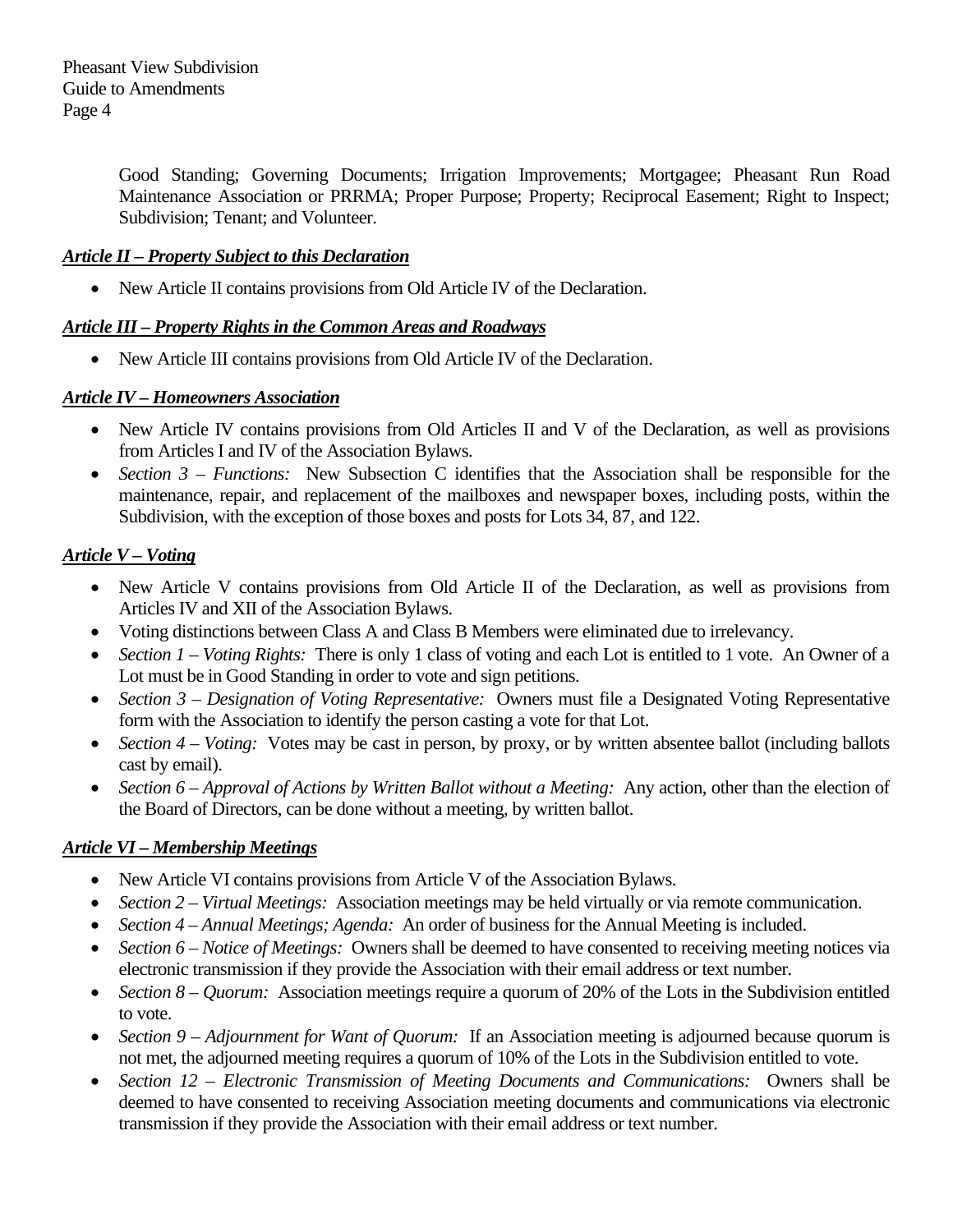#### *Article VII – Board of Directors*

- New Article VII contains provisions from Articles VI, VII, VIII, and IX of the Association Bylaws.
- *Section 2 Eligibility:* An Owner must be in Good Standing to serve on the Board of Directors. Only one Owner/Member of a Lot may serve on the Board.
- *Section 3 Voting for Directors:* Votes for the election of Directors at the Annual Meeting may be cast in person, by proxy, or by written absentee ballot.
- *Section 5 – Powers and Duties – Generally and Section 6 – Specific Power and Duties:* Subsections F, I, J, K, N, O, P, and Q are new to Section 6 of the Amended and Restated Declaration.
- *Section 7 Management Agent:* If the Board of Directors hires a property manager, the management contract must be no longer than 1 year, must be terminable upon 30 days' written notice with or without cause, and must not contain a termination fee or penalty.
- *Section 9 – Removal or Recall of Directors:* A Director may be removed or recalled with or without cause by the affirmative vote of more than 50% of the Owners in Good Standing at any Annual Meeting or Special Meeting called for that purpose. A quorum of 20% is required for any such meeting of the Owners.
- *Section 10 Meetings of the Board of Directors:* After any election of new Directors or the resignation of any Director, the Director(s) no longer serving on the Board must turn over all Association records, documents, property, etc. to the current Board no later than the date of the first meeting of the new Board. The Board must meet at least 4 times per fiscal year. Meeting notices may be given personally or by mail, fax, telephone, email, or text. The Board may hold meetings virtually or via remote communication. Directors may vote via email without a meeting for unanimous decisions. Quorum for Board meetings is a majority of the Directors. The Board may close a portion or all of any meeting to the Owners. The Board may use electronic transmission to share documents and communications.
- *Section 11 – Fidelity Bonds; Employee Dishonesty Insurance:* All Directors, officers, agents, volunteers, and employees of the Association shall be covered by adequate fidelity bonds and/or employee dishonesty insurance purchased by the Association.
- *Section 12 Conflicts of Interest:* If a Director has a relationship with or transacts with or has an interest in any person or entity with whom or which the Association may have any contractual dealings, such Director must disclose that information at a Board meeting.

#### *Article VIII – Officers*

- New Article VIII contains provisions from Article X of the Association Bylaws.
- *Section 1 Designation:* The office of Roadway Manager has been added.
- *Section 3 Term of Office:* Officers shall hold office for 1-year terms.
- *Section 4 Removal or Resignation of Officers:* An affirmative vote of a majority of Directors may remove an Officer from their office, but may not remove them from the Board of Directors. Only the Owners may vote to remove a Director from the Board.

#### *Article IX – Covenant for Maintenance Assessments*

- New Article IX contains provisions from Old Article V of the Declaration.
- *Section 3 Annual Assessments:* The Annual Assessment may not be increased more than 10% above the Annual Assessment for the prior year without the approval of at least 66.67% of the Lots in the Subdivision with Owners in Good Standing.
- *Section 4 Special Assessments:* Special Assessments may not be assessed without the approval of at least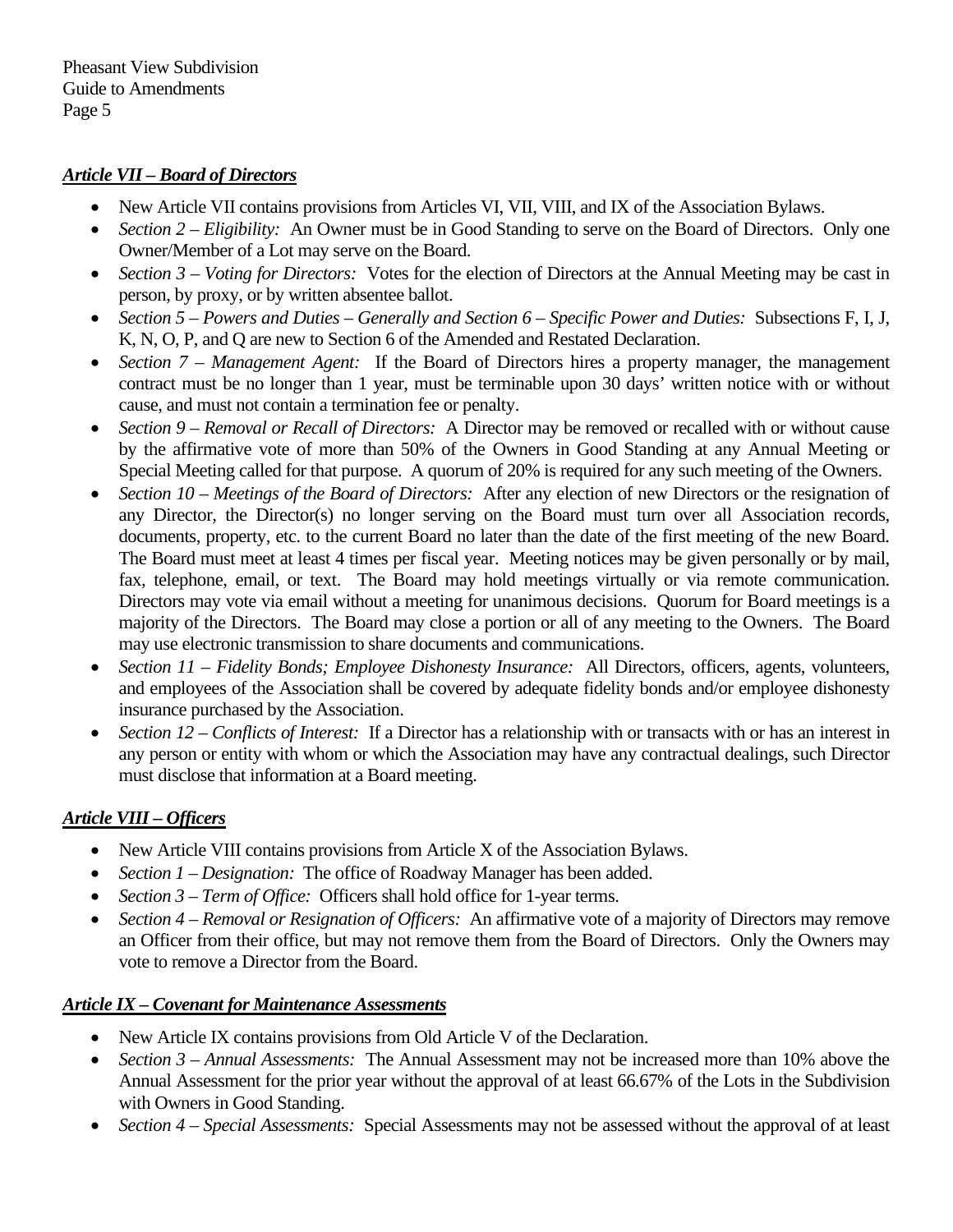66.67% of the Lots in the Subdivision with Owners in Good Standing.

- *Section 5 – Meeting for Increases in Annual Assessment Amount and Special Assessments:* Quorum for a meeting regarding an increase in an Annual Assessment amount or Special Assessment is 30% (higher than the 20% quorum for all other Association meetings). If the meeting is adjourned for lack of quorum, the adjourned meeting shall have a 15% quorum. Voting on an increase in an Annual Assessment amount or Special Assessment may take place at the meeting and may be cast in person, by proxy, or by written ballot.
- *Section 6 – Payment of Assessments:* The Annual Assessment is due and payable on March 1 of each year. It is delinquent if not paid within 30 days after March 1. Delinquent accounts are subject to interest of 7% per annum from the due date of an assessment until paid in full. **An annual late fee of \$30 will be assessed, as well as an administrative fee equal to 20% of the amount of the unpaid assessments until paid in full. ????** The Association may file a lawsuit against an Owner to foreclose an Association lien recorded for delinquent assessments.
- *Section 10 – Other Affiliations:* The Association is a member of Pheasant Run Road Maintenance Association (PRRMA) and must pay a portion of the costs to operate, maintain, improve, repair, and replace the Roadways within the Subdivision and other subdivisions that are members of PRRMA.

## *Article X – Architectural Review*

• New Article X contains provisions from Old Article VI of the Declaration.

## *Article XI – Building and Use Restrictions*

- New Article XI contains provisions from Old Article VII of the Declaration.
- *Section 1 Permitted Use of Property:* Maximum occupancy limitations were added, pursuant to the International Property Maintenance Code. Home offices are allowed, subject to certain requirements. A list of prohibited uses, taken from the Canton Township Zoning Ordinance, was added. Airbnb use of homes is strictly prohibited.
- *Section 3 Exterior Materials:* Vinyl siding is now acceptable as an exterior material, within the stated limitations.
- *Section 4 Air Conditioners:* Air conditioning units and compressors must be appropriately screened from view with trees, bushes, and other landscaping as approved by the Architectural Control Committee.
- *Section 12 – Mailboxes and Newspaper Boxes:* The Association shall be responsible for the maintenance, repair, and replacement of the mailboxes and newspaper boxes, including posts, within the Subdivision, with the exception of those boxes and posts for Lots 34, 87, and 122.
- *Section 15 Play Structures:* New section regarding play structures within a Lot.
- *Section 16 – Swimming Pools:* The Board of Directors may issue Rules and Regulations regarding the temporary placement of small, inflatable wading pools.
- *Section 18 – Landscaping:* Expanded section regarding landscaping and maintenance of Lots.
- *Section 20 Street Parking:* New section regarding street parking.
- *Section 21 Vehicles:* Expanded section regarding vehicles. New subsection regarding recreational vehicles parked within the Subdivision, based on Canton Township Code of Ordinances.
- *Section 22 – Storage Containers:* New section regarding temporary placement of a PODS container, dumpster, bagster, or similar storage container in the Subdivision.
- *Section 23 – Antennas:* Amended section to allow satellite/television/radio dishes and antennas to the extent that the FCC's "OTARD" rules apply.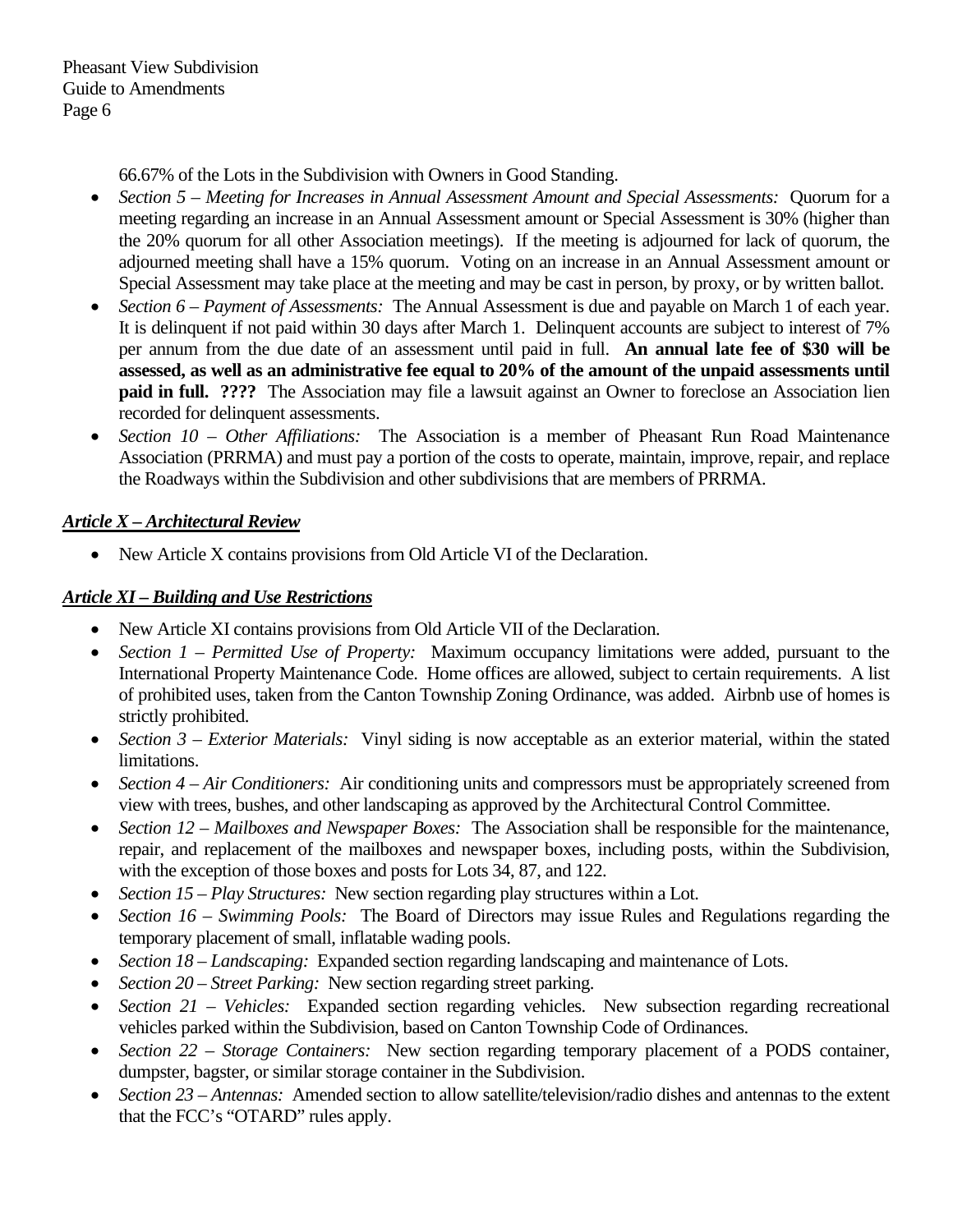- *Section 24 Trash, Waste, and Recycling:* New section regarding trash and recycling.
- *Section 25 – Unsightly Conditions:* Amended section to include examples of unsightly conditions.
- *Section 26 Signs and Flags:* Expanded section regarding signs and flags. Certain requirements have been included regarding types of allowable signs and flags.
- *Section 30 Animals:* Additional rules regarding pet ownership have been added. Service animals and emotional support animals are addressed.
- *Section 31 – Leasing and Non-Owner Occupancy of Dwellings:* The leasing section has been enhanced significantly. All leases must have an initial 1-year term. Dwellings may not be leased for short-term rental purposes, including Airbnb, VRBO, etc. An Owner may not lease less than an entire Dwelling (no room rentals). Leasing procedures have been included. Tenants or Non-Owner Occupants may be evicted if they do not comply with the Governing Documents.
- *Section 34 Easements and Other Conditions:* This long section has been broken down into easier-to-read paragraphs.
- *Section 35 – Destruction of Building by Fire; Duty to Repair Timely:* New section regarding rebuilding a damaged or destroyed dwelling.
- *Section* 36 *Drones:* New section regarding use of drones in the Subdivision.
- *Section 37 Solar Provision:* New section regarding the use of solar energy systems.
- *Section 38 Wind Energy Turbines:* New section restricting wind energy turbines.

## *Article XII – Finances and Records*

- New Article XII contains provisions from Articles XI and XV of the Association Bylaws.
- *Section 4 Financial Statements:* The Association must make financial statements available to the Owners each year.
- *Section 5 – Association Records:* The Association is required to keep detailed books and records.
- *Section 6 – Right to Inspect Association Records; Section 7 – Limits on Right to Inspect Association Records:* Owners have certain rights to inspect the Association's books, records, financial statements, and contracts during reasonable working hours under the Nonprofit Corporation Act. Under the Act, the Board of Directors may protect certain types of records from disclosure to Owners.

## *Article XIII – Indemnification of Directors, Officers, and Volunteers; Directors' and Officers' Insurance*

- New Article XIII contains provisions from Article XIII of the Association Bylaws.
- Language has been added to grant important indemnification protections to the Association's Directors, Officers, and volunteers. These provisions coordinate with similar provisions contained in the Restated Articles of Incorporation.
- *Section 1 – Indemnification of Directors, Officers, and Non-Director Volunteers by the Association – Generally; Section 2 – Indemnification of Directors, Officers, and Non-Director Volunteers by the Association – Derivative Actions in the Right of the Association:* These sections are almost word-for-word from the Nonprofit Corporation Act.
- *Section 3 – Directors' and Officers' Liability Insurance:* The Association must carry liability insurance for Directors and Officers. The Association may indemnify Directors and Officers if the insurance coverage turns out to be inadequate.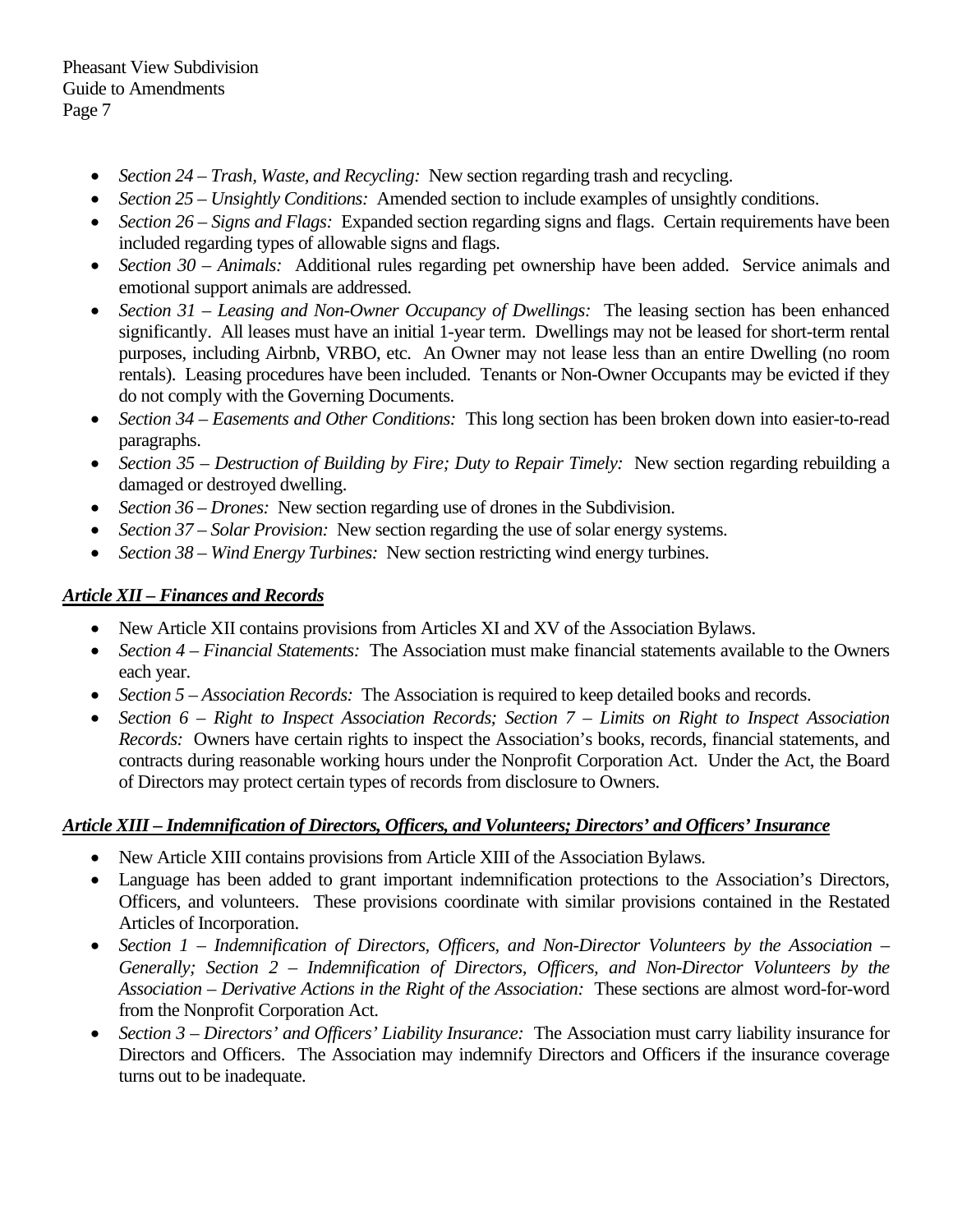#### *Article XIV – Compliance - NEW*

#### *Article XV – Enforcement and Remedies*

- New Article XV contains a provision from Old Article VIII of the Declaration.
- *Section 1 Remedies Generally:* Restrictions on an Owner's rights if they are not in Good Standing.
- *Section 2 – Nonpayment of Assessments – Foreclosure of Liens:* The Association's remedies for nonpayment of assessment are described in detail. The lien process is set forth in several steps. The Association may recover legal fees and costs incurred in collection efforts.
- *Section 3 Default of an Owner:* Other remedies for an Owner's noncompliance with the Governing Documents are specified. Procedures the Association must take before assessing fines for noncompliance are outlined. A fine schedule is included. Repeat violations and continuing violations are defined; different fine amounts may apply to each.
- *Section 6 – Owner's Right to Enforce the Governing Documents:* An Owner's right to enforce the Governing Documents and recover attorney fees and costs are addressed.

## *Article XVI – Duration and Amendments*

- New Article XVI contains a provision from Old Article VIII of the Declaration and a provision from Article XVI of the Association Bylaws.
- *Section 1 Duration:* If the proposed Amended and Restated Declaration is approved by the Owners with the requisite 80% of all Lots in the Subdivision with Owners in Good Standing, the Primary Term of 30 years from the date the Declaration was recorded will be eliminated. The covenants, conditions, restrictions and agreements of the Amended and Restated Declaration will continue in full force and effect until or unless the Amended and Restated Declaration is terminated.
- *Section 3 – Membership Meetings Regarding Amendments:* The Board of Directors may call a meeting of the Owners to discuss and review any proposed amendments with the Owners that would require a vote of the Owners.
- *Section 4 – Voting by Written Ballot:* The Amended and Restated Declaration may be amended with the approval of at least 66.67% of all Lots in the Subdivision with Owners in Good Standing. Approval may be by written consent or vote taken by written ballot, either at or outside a meeting of the Owners regarding the proposed amendments.
- *Section 5 Effective Date:* The Amended and Restated Declaration, if approved by the Owners, shall be effective 3 years from the date of its recording with the Wayne County Register of Deeds, pursuant to Article VIII, Section 6 of the Original Declaration. All future amendments to the Amended and Restated Declaration shall be effective upon their recording with the Wayne County Register of Deeds.
- *Section 6 Termination:* The Amended and Restated Declaration may be terminated upon the written approval of at least 75% of all Lots in the Subdivision with Owners in Good Standing.

## *Article XVII – Other General Provisions*

- New Article XVII contains provisions from Old Article VIII of the Declaration and a provision from Article XVI of the Association Bylaws.
- The following new Sections were added to the Other General Provisions:
	- o *Section 1 – Applicability of Township Ordinances*
	- o *Section 2 – Insurance Proceeds*